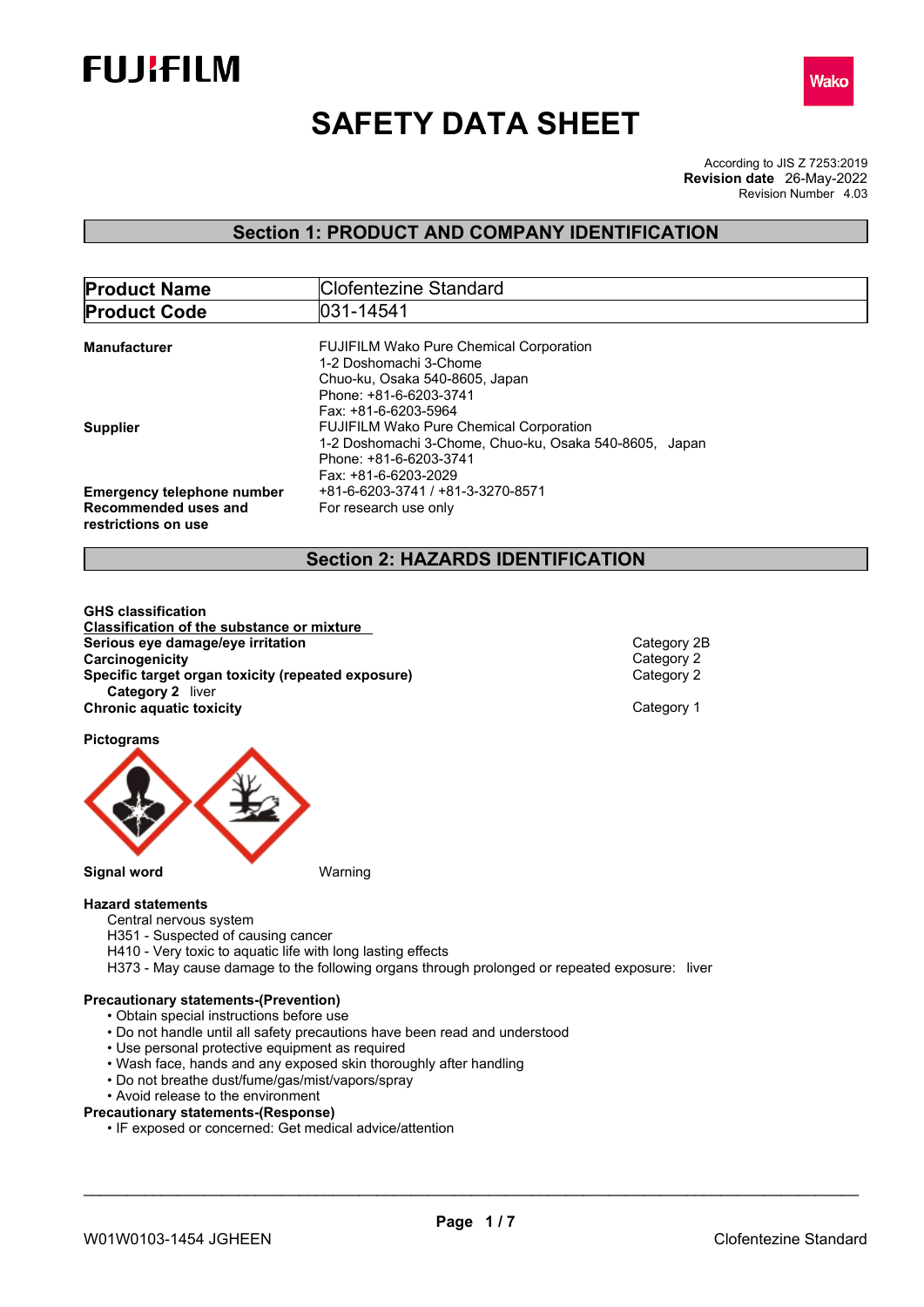• IF IN EYES: Rinse cautiously with water for several minutes. Remove contact lenses, if present and easy to do. Continue rinsing

• If eye irritation persists: Get medical advice/attention

• Collect spillage

#### **Precautionary statements-(Storage)**

• Store locked up

**Precautionary statements-(Disposal)**

• Dispose of contents/container to an approved waste disposal plant

#### **Others**

**Other hazards** Not available

## **Section 3: COMPOSITION/INFORMATION ON INGREDIENTS**

**Single Substance or Mixture** Substance

#### **Formula** C14H8Cl2N4

| <b>Chemical Name</b>           | Weight-%       | <b>Molecular weight</b> | <b>ENCS</b>              | <b>ISHL No.</b> | CAS RN                         |
|--------------------------------|----------------|-------------------------|--------------------------|-----------------|--------------------------------|
| Clofentezine                   | 98.0           | 303.15                  | N/A                      | $8-(3)-738$     | $.115 - 24 - F$<br>711<br>ี⊿ เ |
| <b>ISHL</b><br>No.:<br>lote on | in the table t | . means announced •     | ⊧substances.<br>chemical |                 |                                |

**Impurities and/or Additives:** Not applicable

## **Section 4: FIRST AID MEASURES**

#### **Inhalation**

Remove to fresh air. If symptoms persist, call a physician.

**Skin contact**

Wash off immediately with soap and plenty of water. If symptoms persist, call a physician.

**Eye contact**

IF IN EYES: Rinse cautiously with water for several minutes. Remove contact lenses, if present and easy to do. Continue rinsing. Immediate medical attention is required.

#### **Ingestion**

Rinse mouth. Never give anything by mouth to an unconscious person. Call a physician or poison control center immediately. Do not induce vomiting without medical advice.

#### **Protection of first-aiders**

Use personal protective equipment as required.

**Section 5: FIRE FIGHTING MEASURES**

#### **Suitable extinguishing media**

Water spray (fog), Carbon dioxide (CO2), Foam, Extinguishing powder, Sand

#### **Unsuitable extinguishing media**

#### No information available **Specific hazards arising from the chemical product**

Thermal decomposition can lead to release of irritating and toxic gases and vapors.

#### **Special extinguishing method**

No information available

### **Special protective actions for**

#### **fire-fighters**

Use personal protective equipment as required.Firefighters should wear self-contained breathing apparatus and full firefighting turnout gear.

## **Section 6: ACCIDENTAL RELEASE MEASURES**

**Personal precautions, protective equipment and emergency procedures**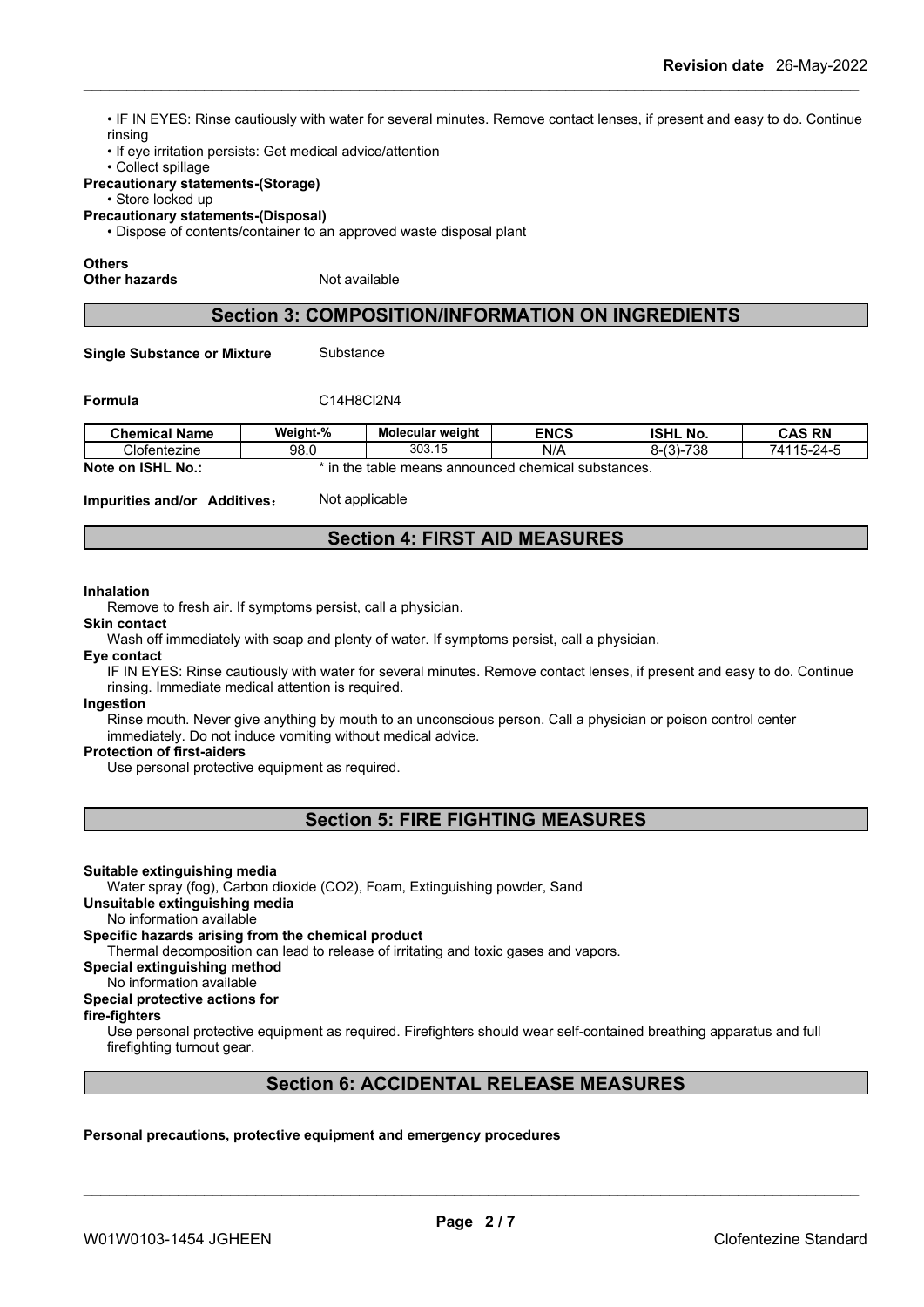For indoor, provide adequate ventilation process until the end of working. Deny unnecessary entry other than the people involved by, for example, using a rope. While working, wear appropriate protective equipments to avoid adhering it on skin, or inhaling the gas. Work from windward, and retract the people downwind.

#### **Environmental precautions**

To be careful not discharged to the environment without being properly handled waste water contaminated.

**Methods and materials for contaminent and methods and materials for cleaning up**

Sweep up and gather scattered particles, and collect it in an empty airtight container.

**Recoverly, neutralization**

No information available

## **Secondary disaster prevention measures**

Clean contaminated objects and areas thoroughly observing environmental regulations.

## **Section 7: HANDLING AND STORAGE**

#### **Handling**

#### **Technical measures**

Avoid contact with strong oxidizing agents. Use with local exhaust ventilation.

#### **Precautions**

Do not rough handling containers, such as upsetting, falling, giving a shock, and dragging Prevent leakage, overflow, and scattering. Not to generate steam and dust in vain. Seal the container after use. After handling, wash hands and face, and then gargle In places other than those specified, should not be smoking or eating and drinking Should not be brought contaminated protective equipment and gloves to rest stops Deny unnecessary entry of non-emergency personnel to the handling area

### **Safety handling precautions**

Avoid contact with skin, eyes or clothing. Use personal protective equipment as required.

#### **Storage**

**Safe storage conditions Safe packaging material** Glass **Incompatible substances** Strong oxidizing agents

**Storage conditions** Keep container protect from light tightly closed. Store in a cool (2-10 °C) place.

## **Section 8: EXPOSURE CONTROLS/PERSONAL PROTECTION**

#### **Engineering controls**

In case of indoor workplace, seal the source or use a local exhaust system. Provide the safety shower facility, and handand eye-wash facility. And display their position clearly.

**Exposure limits** This product, as supplied, does not contain any hazardous materials with occupational exposure limits established by the region specific regulatory bodies.

| Personal protective equipment  |                                                  |
|--------------------------------|--------------------------------------------------|
| <b>Respiratory protection</b>  | Dust mask                                        |
| <b>Hand protection</b>         | Protection gloves                                |
| Eye protection                 | protective eyeglasses or chemical safety goggles |
| Skin and body protection       | Long-sleeved work clothes                        |
| General hygiene considerations |                                                  |

Handle in accordance with good industrial hygiene and safety practice.

## **Section 9: PHYSICAL AND CHEMICAL PROPERTIES**

| Form                         |                                                        |
|------------------------------|--------------------------------------------------------|
| Color                        |                                                        |
| Appearance                   |                                                        |
| Odor                         |                                                        |
| Melting point/freezing point |                                                        |
|                              | Boiling point, initial boiling point and boiling range |
| <b>Flammability</b>          |                                                        |
| <b>Evaporation rate:</b>     |                                                        |
| Flammability (solid, gas):   |                                                        |

reddish purple **Appearance** crystals - powder **Odor** no data available **Melting point/freezing point** 182 - 188 °C **Boiling point, initial boiling point and boiling range** no data available **Flammability** no data available **Evaporation rate:** no data available **Flammability (solid, gas):** no data available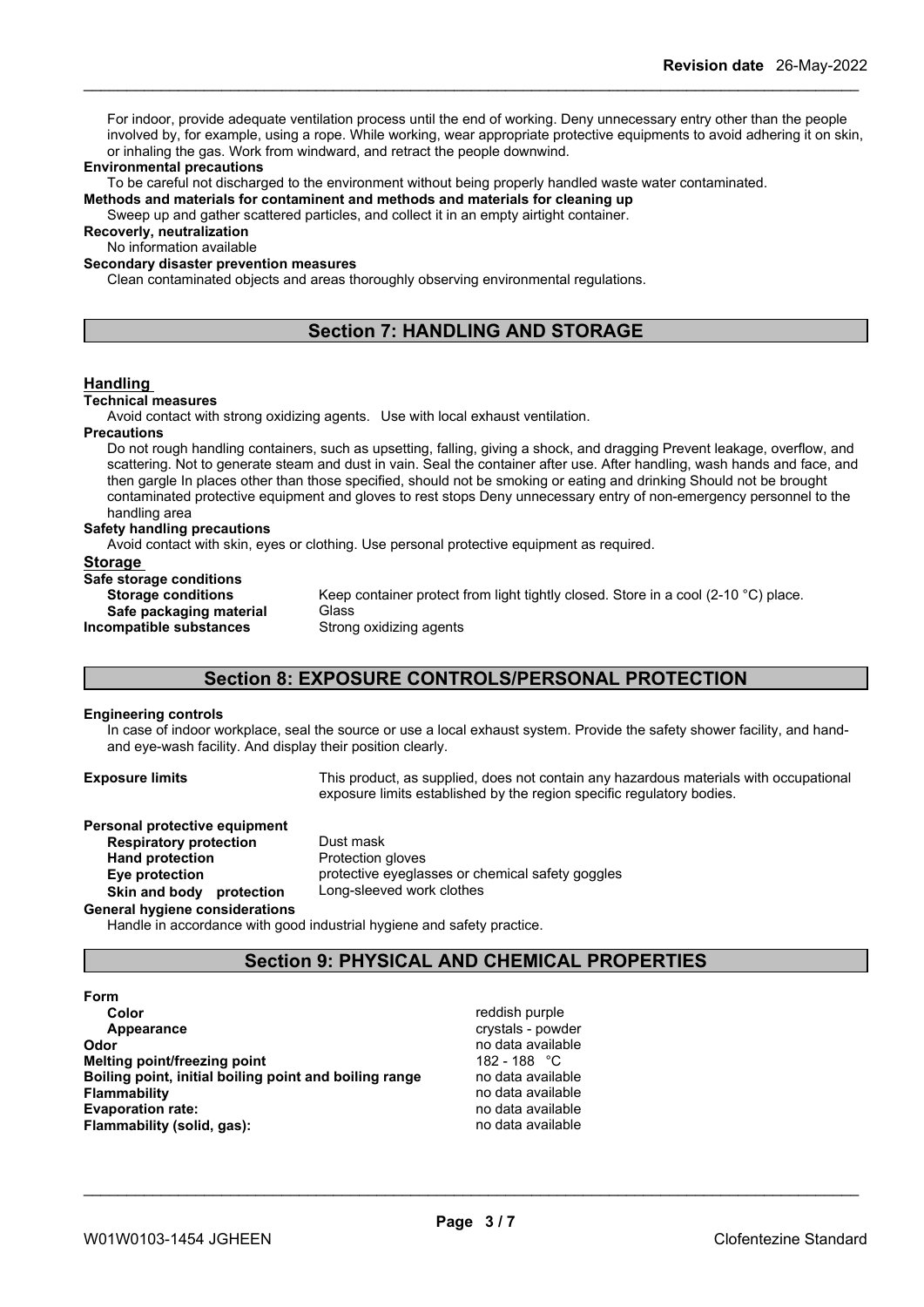| Upper/lower flammability or<br>explosive limits  |                                                                  |
|--------------------------------------------------|------------------------------------------------------------------|
| Upper:                                           | no data available                                                |
| Lower:                                           | no data available                                                |
| Flash point                                      | no data available                                                |
| Auto-ignition temperature:                       | no data available                                                |
| Decomposition temperature:                       | no data available                                                |
| рH                                               | no data available                                                |
| Viscosity (coefficient of viscosity)             | no data available                                                |
| <b>Dynamic viscosity</b>                         | no data available                                                |
| <b>Solubilities</b>                              | acetone: slightly soluble. Ethanol: very slightly soluble. water |
|                                                  | : practically insoluble, or insoluble .                          |
| n-Octanol/water partition coefficient: (log Pow) | no data available                                                |
| Vapour pressure                                  | no data available                                                |
| Specific Gravity / Relative density              | no data available                                                |
| Vapour density                                   | no data available                                                |
| <b>Particle characteristics</b>                  | no data available                                                |

## **Section 10: STABILITY AND REACTIVITY**

**Stability**

**Reactivity** no data available<br> **Chemical stability** May be altered by May be altered by light. **Hazardous reactions** None under normal processing **Conditions to avoid** Extremes of temperature and direct sunlight **Incompatible materials** Strong oxidizing agents **Hazardous decomposition products** Carbon monooxide (CO), Carbon dioxide (CO2), Nitrogen oxides (NOx), Halides

## **Section 11: TOXICOLOGICAL INFORMATION**

| <b>Acute toxicity</b> |                              |                     |                                                                          |
|-----------------------|------------------------------|---------------------|--------------------------------------------------------------------------|
| <b>Chemical Name</b>  | Oral LD50                    | Dermal LD50         | <b>Inhalation LC50</b>                                                   |
| Clofentezine          | $>3200$ mg/kg (Rat)          | Rat<br>> 1332 mg/kg | $Rat$ ) 4 h<br>> 9 a/m3                                                  |
|                       |                              |                     |                                                                          |
| Chemical Name         | Acute toxicity -oral- source |                     | <u>LAcute toxicity -dermal- source LAcute toxicity -inhalation gas-L</u> |

| <b>Chemical Name</b> | Acute toxicity -oral-source<br>information | information              | Acute toxicity -dermal- source   Acute toxicity -inhalation gas-  <br>source information |
|----------------------|--------------------------------------------|--------------------------|------------------------------------------------------------------------------------------|
| .lofentezine         | Based on the NITE GHS                      | Based on the NITE GHS    | Based on the NITE GHS                                                                    |
|                      | classification results.                    | Iclassification results. | Iclassification results.                                                                 |

| <b>Chemical Name</b> | <b>Acute toxicity -inhalation</b><br>vapor-source information | <b>Acute toxicity -inhalation dust-Acute toxicity -inhalation mist-</b><br>source information | source information       |
|----------------------|---------------------------------------------------------------|-----------------------------------------------------------------------------------------------|--------------------------|
| Clofentezine         | Based on the NITE GHS                                         | Based on the NITE GHS                                                                         | Based on the NITE GHS    |
|                      | Iclassification results.                                      | classification results.                                                                       | Iclassification results. |

#### **Skin irritation/corrosion**

| <b>Chemical Name</b>                  | Skin corrosion/irritation source information         |  |
|---------------------------------------|------------------------------------------------------|--|
| Clofentezine                          | Based on the NITE GHS classification results.        |  |
| Serious eye damage/ irritation        |                                                      |  |
| <b>Chemical Name</b>                  | Serious eye damage/irritation source information     |  |
| Clofentezine                          | Based on the NITE GHS classification results.        |  |
| Respiratory or skin sensitization     |                                                      |  |
| <b>Chemical Name</b>                  | Respiratory or Skin sensitization source information |  |
| Clofentezine                          | Based on the NITE GHS classification results.        |  |
| <b>Reproductive cell mutagenicity</b> |                                                      |  |
| <b>Chemical Name</b>                  | germ cell mutagencity source information             |  |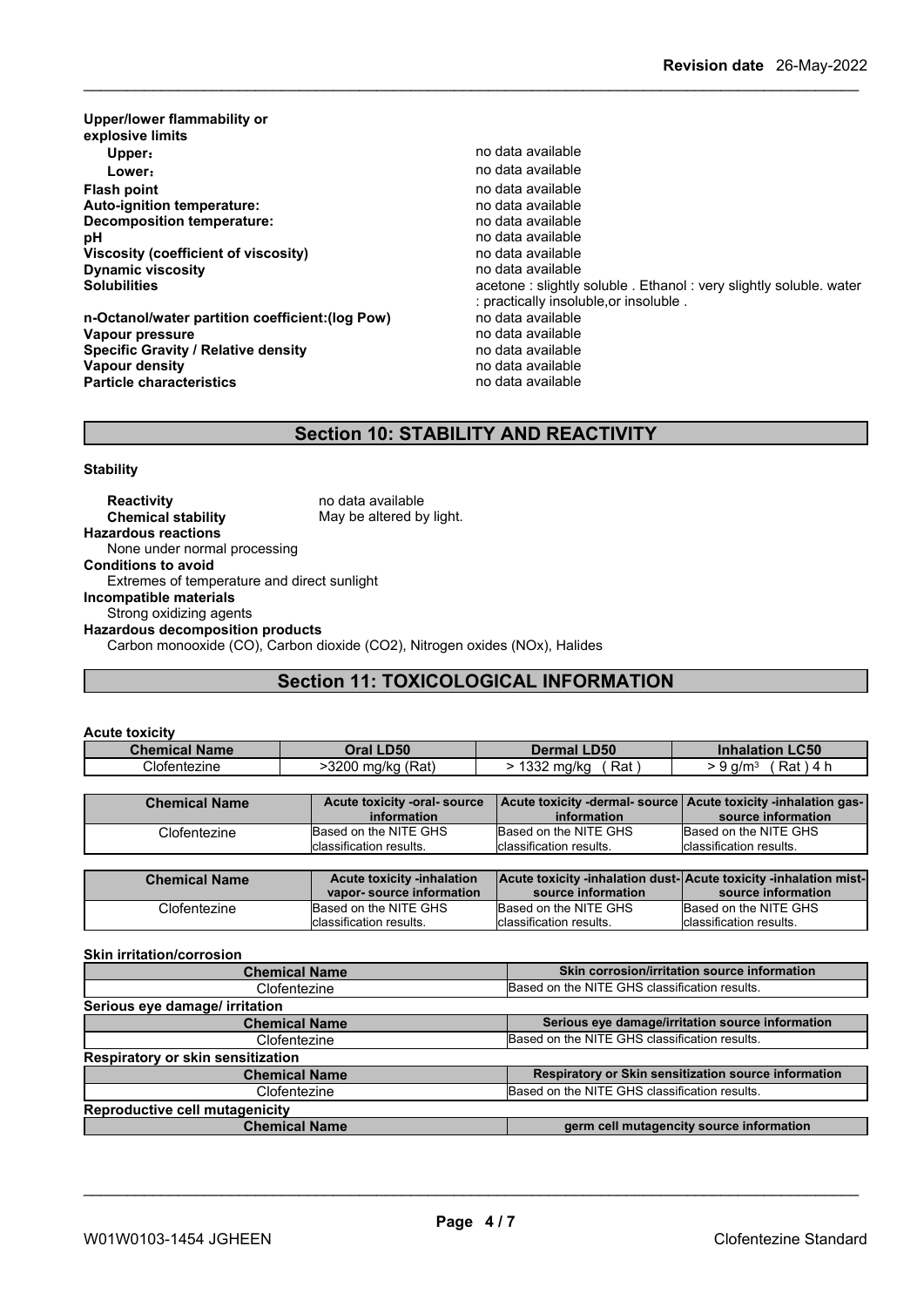| Clofentezine         | Based on the NITE GHS classification results. |
|----------------------|-----------------------------------------------|
| Carcinogenicity      |                                               |
|                      | Carcinogenicity source information            |
| <b>Chemical Name</b> |                                               |
| Clofentezine         | Based on the NITE GHS classification results. |

#### **Reproductive toxicity**

| <b>Chemical Name</b>          | Reproductive toxicity source information      |
|-------------------------------|-----------------------------------------------|
| Clofentezine                  | Based on the NITE GHS classification results. |
| <b>STOT-single exposure</b>   |                                               |
| <b>Chemical Name</b>          | STOT -single exposure- source information     |
| Clofentezine                  | Based on the NITE GHS classification results. |
| <b>STOT-repeated exposure</b> |                                               |
| <b>Chemical Name</b>          | STOT -repeated exposure- source information   |
| Clofentezine                  | Based on the NITE GHS classification results. |
| <b>Aspiration hazard</b>      |                                               |
| <b>Chemical Name</b>          | <b>Aspiration Hazard source information</b>   |
| Clofentezine                  | Based on the NITE GHS classification results. |
|                               |                                               |

## **Section 12: ECOLOGICAL INFORMATION**

#### **Ecotoxicity**

| <b>Chemical</b><br>- -<br><b>Name</b> | plants<br>ae/aguatic<br>Alaae | -iak<br>וכו                           | Crustacea                                                    |
|---------------------------------------|-------------------------------|---------------------------------------|--------------------------------------------------------------|
| Clofentezine                          | N/A                           | $\sim$ $\sim$<br>96 h<br>ua/l<br>LUOL | 96h<br>$\sim$ $\sim$ $\sim$<br>-80<br>ua/I<br>$\sim$<br>-000 |

#### **Other data**

| <b>Chemical Name</b> | Short-term (acute) hazardous to the  | Long-term (chronic) hazardous to the |
|----------------------|--------------------------------------|--------------------------------------|
|                      | aquatic environment source           | aquatic environment source           |
|                      | information                          | information                          |
| Clofentezine         | Based on the NITE GHS classification | Based on the NITE GHS classification |
|                      | <i>I</i> results.                    | lresults.                            |

| Persistence and degradability    |
|----------------------------------|
| <b>Bioaccumulative potential</b> |
| <b>Mobility in soil</b>          |
| Hazard to the ozone layer        |

**No information available No information available Mobility in soil** No information available **Hazard to the ozone layer** No information available

## **Section 13: DISPOSAL CONSIDERATIONS**

#### **Waste from residues**

Disposal should be in accordance with applicable regional, national and local laws and regulations. **Contaminated container and contaminated packaging**

Disposal should be in accordance with applicable regional, national and local laws and regulations.

## **Section 14: TRANSPORT INFORMATION**

| ADR/RID                        |                                                                   |  |  |
|--------------------------------|-------------------------------------------------------------------|--|--|
| UN number                      | UN3077                                                            |  |  |
| Proper shipping name:          | Environmentally hazardous substance, solid, n.o.s. (Clofentezine) |  |  |
| <b>UN classfication</b>        | 9                                                                 |  |  |
| <b>Subsidiary hazard class</b> |                                                                   |  |  |
| Packing group                  | Ш                                                                 |  |  |
| <b>Marine pollutant</b>        | Yes                                                               |  |  |
| IMDG                           |                                                                   |  |  |
| UN number                      | UN3077                                                            |  |  |
| Proper shipping name:          | Environmentally hazardous substance, solid, n.o.s. (Clofentezine) |  |  |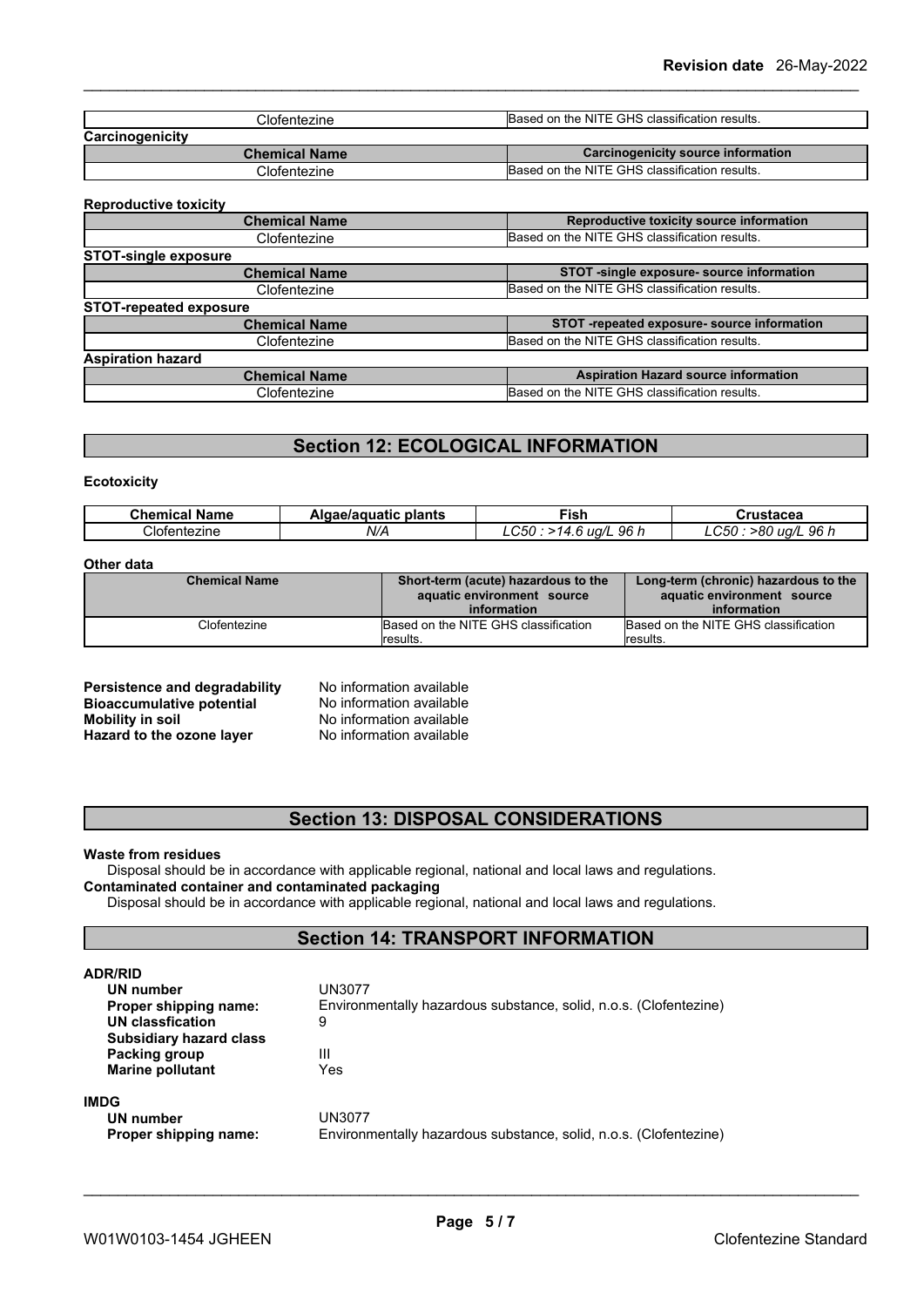| <b>UN classfication</b><br><b>Subsidiary hazard class</b><br>Packing group<br><b>Marine pollutant (Sea)</b><br>Transport in bulk according to<br>Annex II of MARPOL 73/78 and<br>the IBC Code<br>IATA<br>UN number<br>Proper shipping name: | 9<br>Ш<br>Yes<br>No information available<br><b>UN3077</b><br>Environmentally hazardous substance, solid, n.o.s. (Clofentezine) |
|---------------------------------------------------------------------------------------------------------------------------------------------------------------------------------------------------------------------------------------------|---------------------------------------------------------------------------------------------------------------------------------|
| UN classfication                                                                                                                                                                                                                            | 9                                                                                                                               |
| <b>Subsidiary hazard class</b>                                                                                                                                                                                                              |                                                                                                                                 |
| <b>Packing group</b>                                                                                                                                                                                                                        | Ш                                                                                                                               |
| <b>Environmentally Hazardous</b>                                                                                                                                                                                                            | Yes                                                                                                                             |
| <b>Substance</b>                                                                                                                                                                                                                            |                                                                                                                                 |
|                                                                                                                                                                                                                                             |                                                                                                                                 |
|                                                                                                                                                                                                                                             | <b>Section 15: REGULATORY INFORMATION</b>                                                                                       |
|                                                                                                                                                                                                                                             |                                                                                                                                 |
| <b>International Inventories</b>                                                                                                                                                                                                            |                                                                                                                                 |
| <b>EINECS/ELINCS</b>                                                                                                                                                                                                                        | Listed                                                                                                                          |
| <b>TSCA</b>                                                                                                                                                                                                                                 |                                                                                                                                 |
|                                                                                                                                                                                                                                             |                                                                                                                                 |
| <b>Japanese regulations</b>                                                                                                                                                                                                                 |                                                                                                                                 |
| <b>Fire Service Act</b>                                                                                                                                                                                                                     | Not applicable                                                                                                                  |
| <b>Poisonous and Deleterious</b>                                                                                                                                                                                                            | Not applicable                                                                                                                  |
| <b>Substances Control Law</b>                                                                                                                                                                                                               |                                                                                                                                 |
| Industrial Safety and Health Act Not applicable                                                                                                                                                                                             |                                                                                                                                 |
| <b>Regulations for the carriage</b>                                                                                                                                                                                                         | Noxious Substances (Ordinance Art.3, Ministry of Transportation Ordinance Regarding                                             |
| and storage of dangerous<br>goods in ship                                                                                                                                                                                                   | Transport by Ship and Storage, Attached Table 1)                                                                                |
| <b>Civil Aeronautics Law</b>                                                                                                                                                                                                                | Misellaneous Dangerous Substances and Articles (Ordinance Art. 194, MITL Nortification                                          |
|                                                                                                                                                                                                                                             | for Air Transportation of Explosives etc., Attached Table 1)                                                                    |
| <b>Pollutant Release and Transfer Class 1</b>                                                                                                                                                                                               |                                                                                                                                 |
| <b>Register Law</b>                                                                                                                                                                                                                         |                                                                                                                                 |
| $(-2023.3.31)$                                                                                                                                                                                                                              |                                                                                                                                 |
| Class 1 - No.                                                                                                                                                                                                                               | 326                                                                                                                             |
|                                                                                                                                                                                                                                             |                                                                                                                                 |

| Class 1 - No.                         | 326            |
|---------------------------------------|----------------|
| <b>Pollutant Release and Transfer</b> | Not applicable |
| <b>Register Law</b>                   |                |
| $(2023/4/1-)$                         |                |
| <b>Export Trade Control Order</b>     | Not applicable |
|                                       |                |

| <b>Chemical Name</b>              | Poisonous and Deleterious<br>Substances Control Law | Industrial Safety and Health Act  <br><b>Substances</b><br>(Law Art.57-2)<br>$(-2024.3.31)$ | l Pollutant Release and Transfer<br>Register Law<br>(~2023.3.31) |  |
|-----------------------------------|-----------------------------------------------------|---------------------------------------------------------------------------------------------|------------------------------------------------------------------|--|
| Clofentezine<br>74115-24-5 (98.0) |                                                     |                                                                                             | Applicable                                                       |  |

## **Section 16: OTHER INFORMATION**

| http://www.safe.nite.go.jp/japan/db.html<br>sources for data etc.<br><b>IATA dangerous Goods Regulations</b><br>RTECS: Registry of Toxic Effects of Chemical Substances<br>Japan Industrial Safety and Health Association GHS Model SDS<br>Dictionary of Synthetic Oraganic Chemistry, SSOCJ, Koudansha Scientific Co.Ltd.<br>Chemical Dictionary, Kyouritsu Publishing Co., Ltd.<br>etc |  |  |  |
|------------------------------------------------------------------------------------------------------------------------------------------------------------------------------------------------------------------------------------------------------------------------------------------------------------------------------------------------------------------------------------------|--|--|--|
|------------------------------------------------------------------------------------------------------------------------------------------------------------------------------------------------------------------------------------------------------------------------------------------------------------------------------------------------------------------------------------------|--|--|--|

#### **Disclaimer**

This SDS is according to JIS Z 7253: 2019. The information provided in this Safety Data Sheet is correct to the best of our